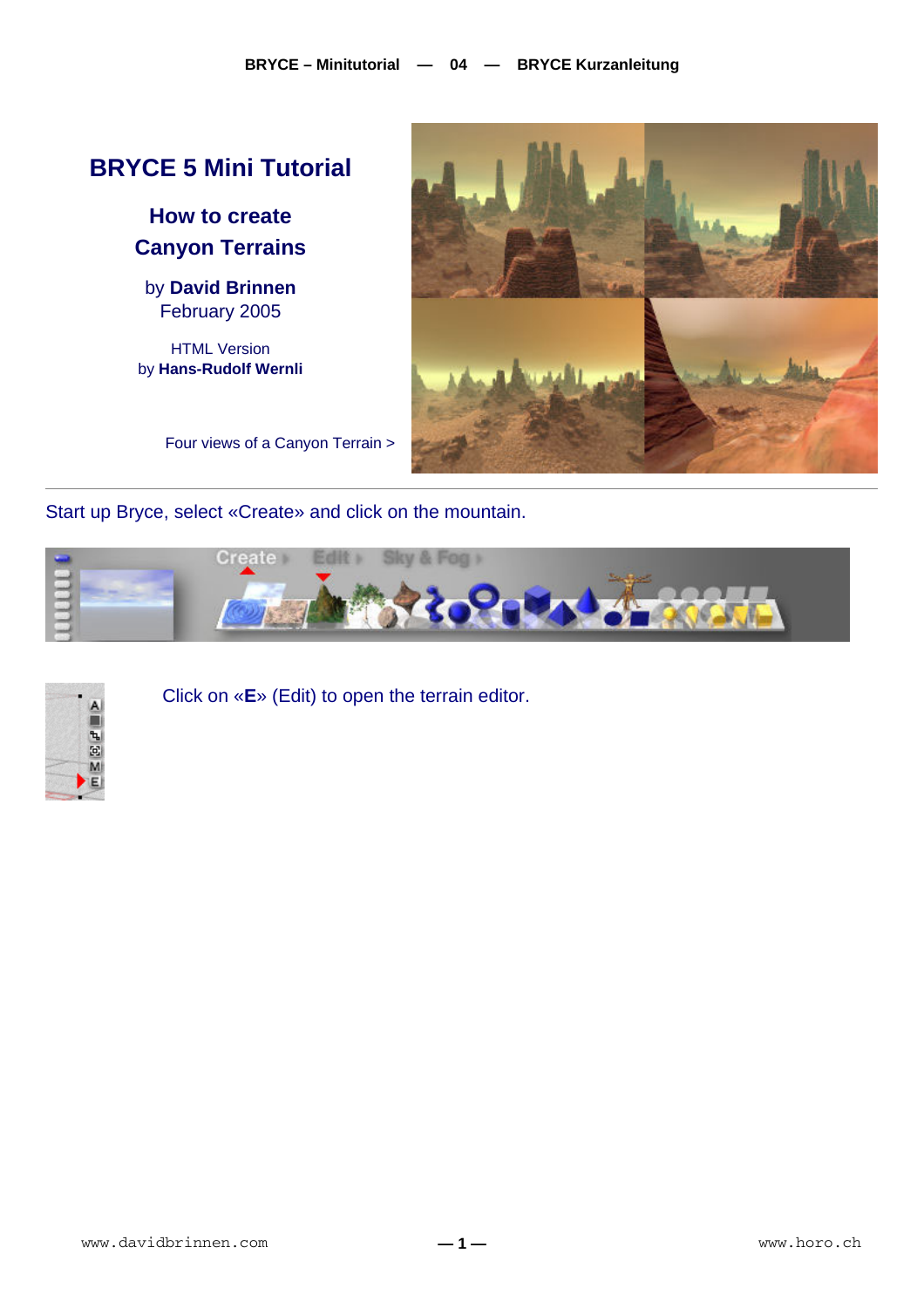



Change the resolution from the standard «128 - normal» to «1024 massive resolution».

Select «Alpine Valleys» from the «Fractal» Pulldown.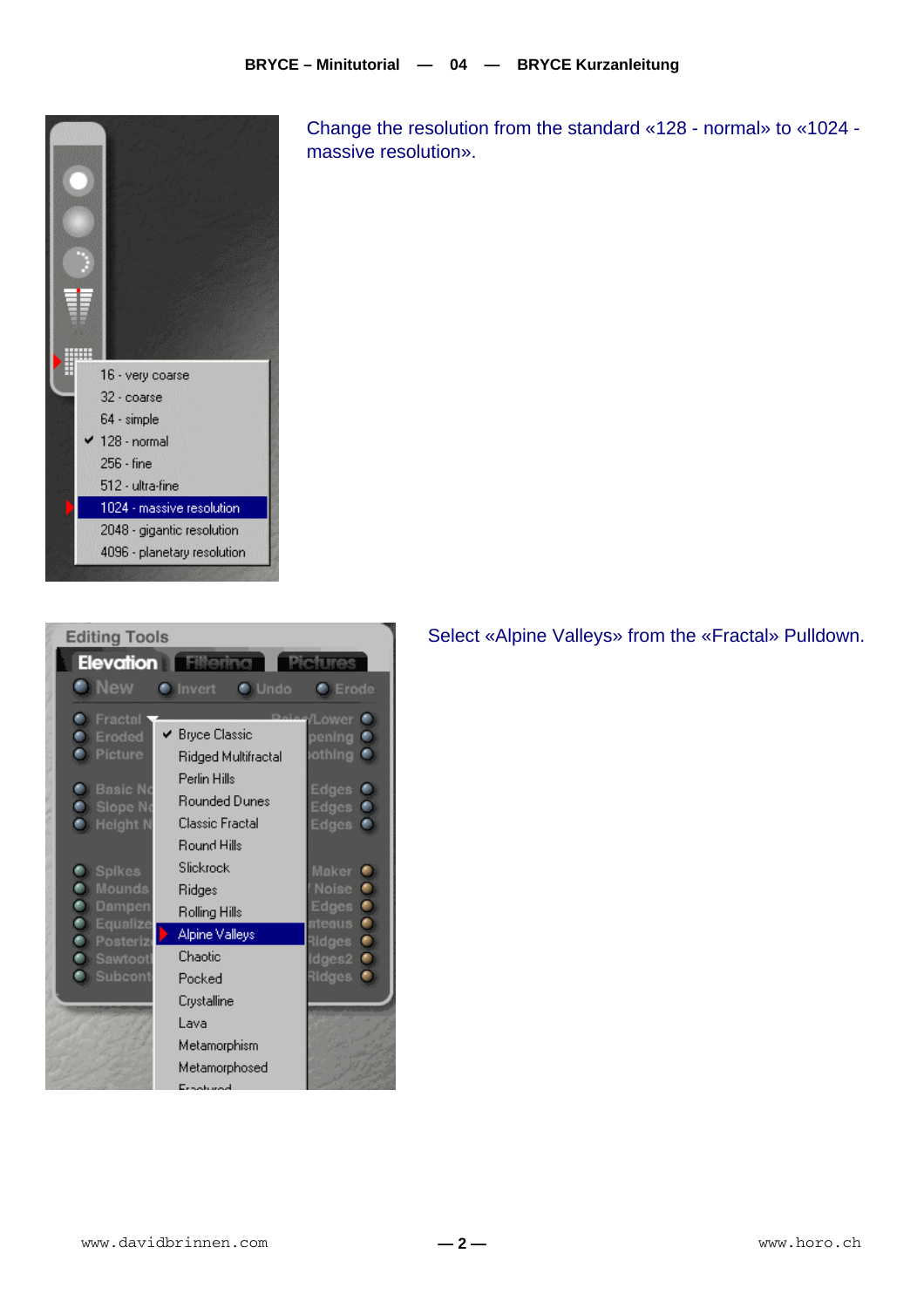

[1] Click the «Fractal» button until an interesting looking terrain is found.

[**2**] Click twice (2 x) on the «Sharpening» button.

[3] Click once (1 x) on the «Subplateaus» button.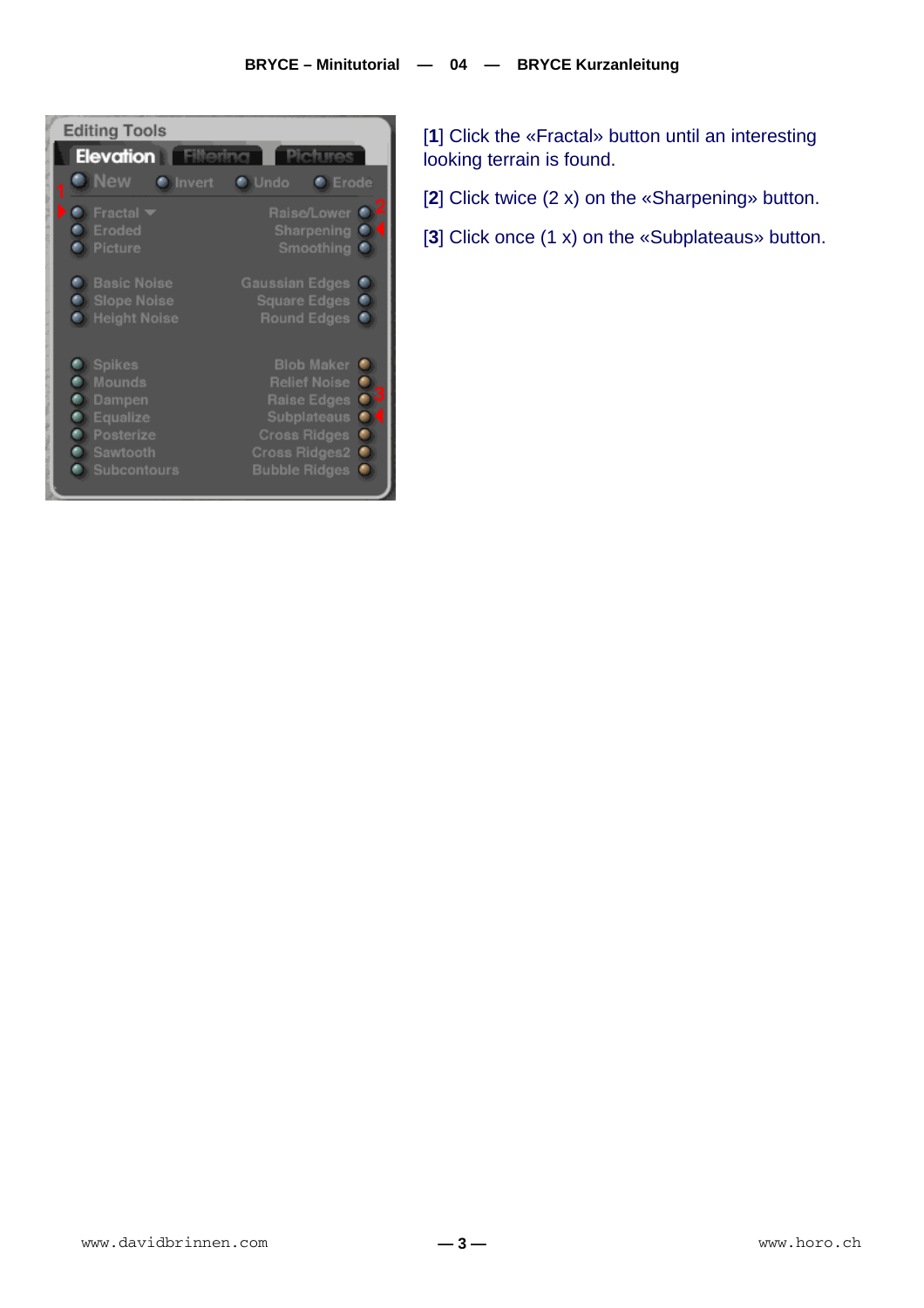



Small picture above terrain in 3D view.

Middle: after sharpening twice.

The lower image shows the terrain after «Subplateaus» was clicked on once.





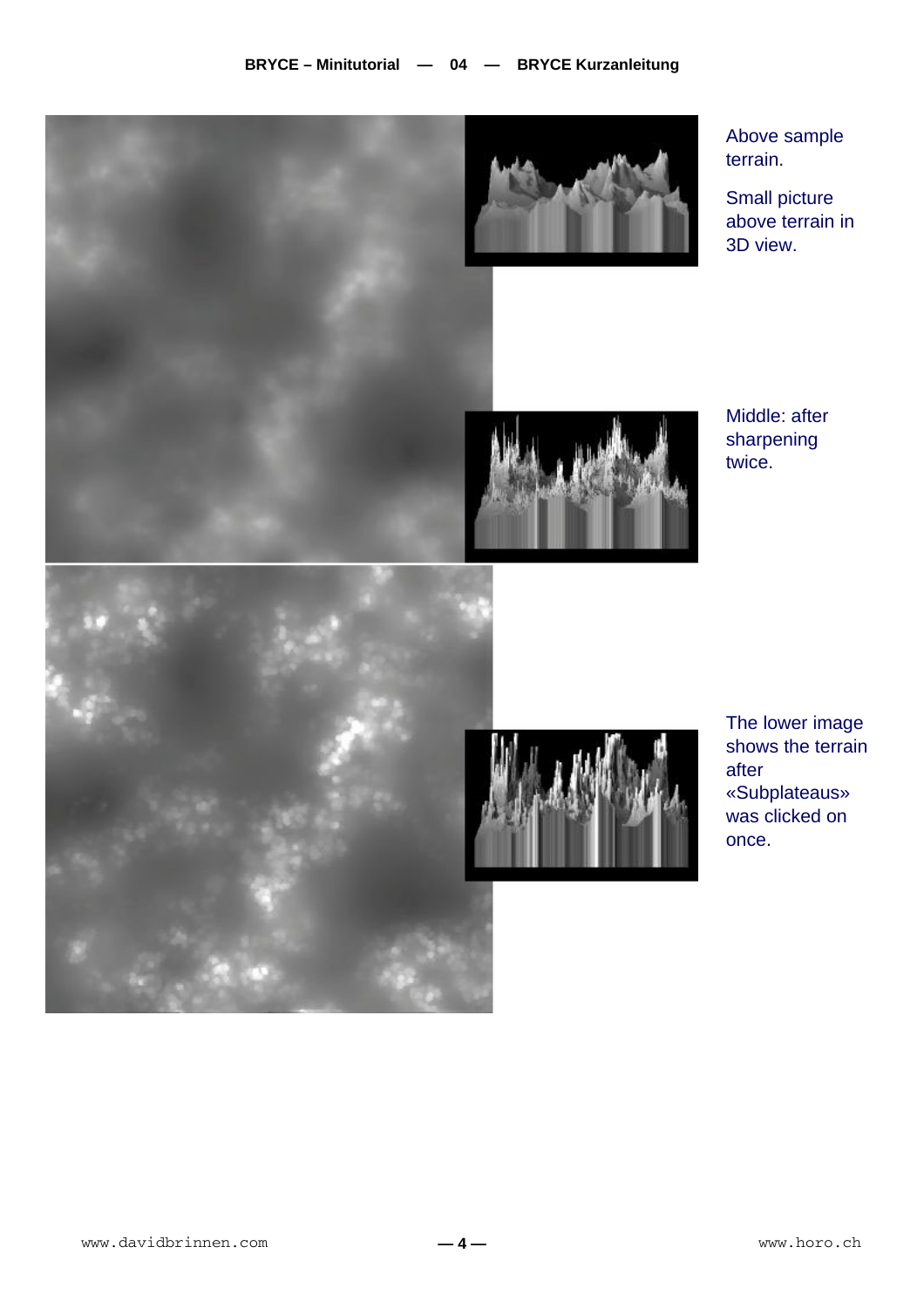

The material «Arizona» from the library applied: «Planes & Terrains», row 1, column 2.

Camerta positioned at an interesting position and a sky with a low sun added.